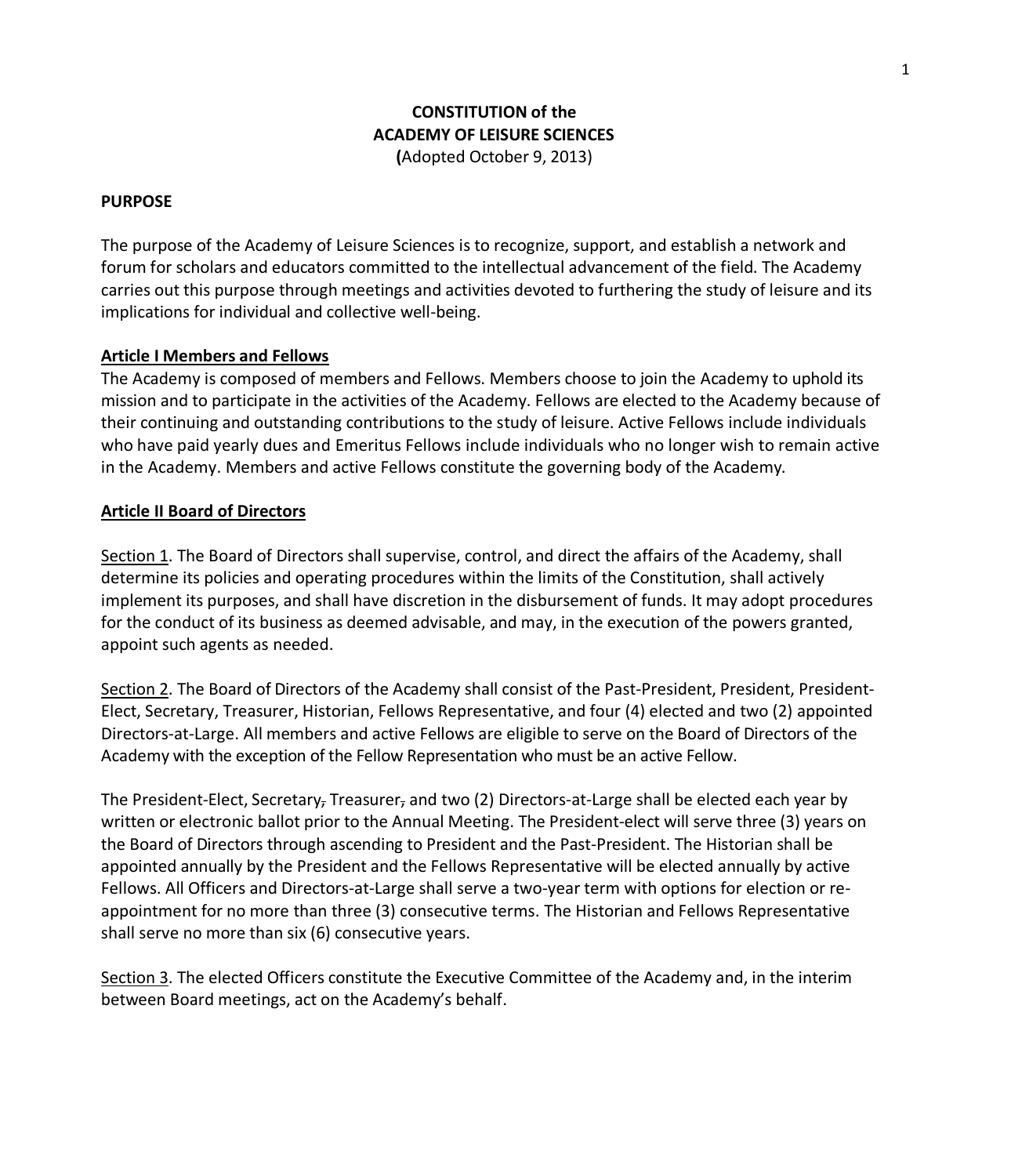Section 4. Four (4) Directors-at-Large shall be elected by the membership and two (2) Directors-at-Large shall be appointed by the President. At the first election, there shall be elected by ballot two Directors of the Academy for a term of one year, and two Directors for two years. Before each Annual Meeting thereafter, two (2) Directors shall be elected for a term of two years. Before each Annual Meeting, the President in consultation with the immediate Past President and President-elect, will choose an appointed Director for a two year term. The first year that the Board of Directors is in place will include the appointment of one Director for one year and one Director for two years. Any Director shall be eligible for re-election or re-appointment, and may serve no more than three (3) consecutive two-year terms. Directors shall continue in office until their successors are duly elected or appointed, or unless they resign, are removed, or are otherwise unable to fulfill an unexpired term.

Section 5. All votes for Officers and elected Directors-at Large shall be cast by written or electronic ballot. A majority shall signify election provided at least 20% of the members and active Fellows vote. If no candidate receives a majority, a second ballot shall be held between the candidates receiving the highest number of votes. Ballots must be returned to the Nominations and Elections Committee by the deadline established by the committee, but not less than two (2) weeks before the Annual Meeting.

Section 6. The President-Elect and other in-coming Officers and Directors-at-Large shall assume their duties at the close of the Annual Meeting.

Section 7. The President shall call and preside at all meetings of the Board of Directors and the Academy; appoint all Committees in consultation with the Board of Directors; notify successful candidates of their election as Officers or Directors-at-Large; represent the Academy in professional affairs with other organizations or groups; authorize the payment of bills properly incumbent upon the Academy; perform such other functions in concert with the Board of Directors, as may be legally delegated by the Academy membership or assumed to further the avowed interest of the Academy.

Section 8. The President-Elect shall act for the President if absent, and perform such other duties as may be properly delegated by the President. The Past-President shall serve as Chair on the Nominations and Elections Committee.

Section 9. The Secretary shall transcribe and post the minutes of the Board of Directors and Annual meetings; maintain an accurate roll of all members and active and Emeritus Fellows; and correspond with members, active Fellows, and others in the promotion of Academy affairs.

Section 10. The Treasurer shall collect dues and fees; maintains the financial accounts in accordance with approved budgetary practice; and pays accounts properly charged against the Academy as authorized with this office. The books of the Treasurer shall be declared closed on October 30, making the fiscal year November 1 through October 31.

Section 11. The Historian shall maintain an accurate and current chronological record of important Academy documents, events, and biographies of the Fellows; organize and regularly update Academy Archives; and coordinate revisions to the Constitution; propose and present memorials.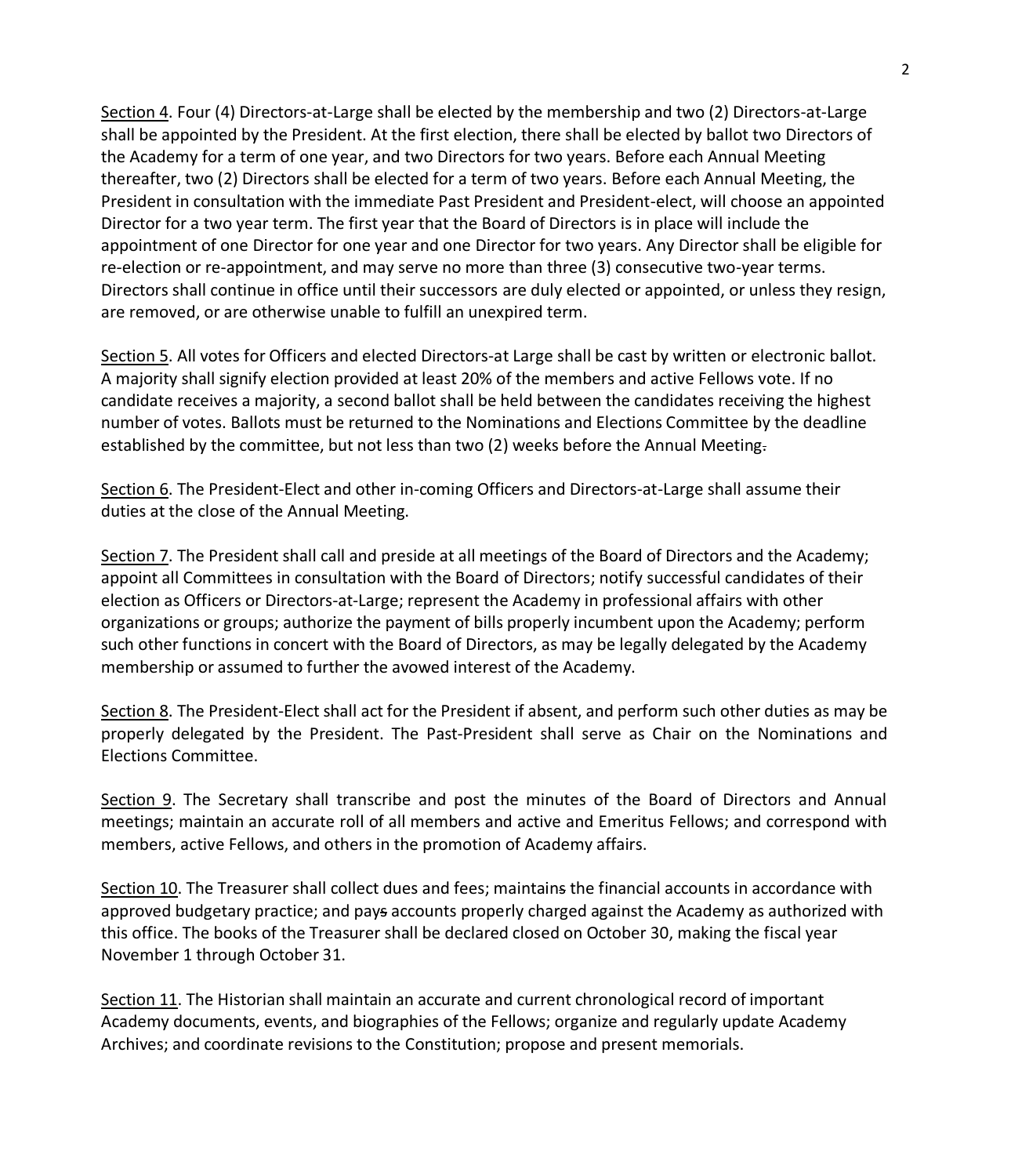Section 12. The Fellows Representative shall represent the interests of active Fellows at all Board of Directors and Annual Meetings; coordinate the nominations, election, and recognition of new Fellows.

Section 13. The elected and appointed Directors-at-Large shall participate in all Board and Annual meetings.

Section 14. In case of incapacitation of any elected-or appointed Board member, the President will appoint another member or active Fellow to complete the term of that person. In case of the incapacity of the President while in office, the President-Elect shall assume that office.

### **Article III Meetings and Business**

Section 1. The Board of Directors shall meet at least quarterly upon call of the President at such time and place designated. A 51% majority of the elected and appointed Board members shall constitute a quorum. Meetings of the Board of Directors may be held via any appropriate telecommunications process. Section 2. The Academy shall hold an Annual Meeting. The Annual Meeting will consist of a business session in addition to discussions intended to further the mission of the Academy.

Section 3. Special meetings may be called at the discretion of the Board of Directors or upon written petition to the President signed by 20% of the members and active Fellows.

Section 4. Academy affairs are transacted at the Annual Meeting by a quorum (20% of the members and active Fellows constitutes a quorum). Between meetings, Academy affairs are transacted by the Board of Directors. Except where specifically indicated otherwise, Robert's Rules of Order shall govern the business activities of the Academy.

## **Article IV Committees**

Section 1. The Academy recognizes three (3) types of Committees - the Executive Committee, Standing Committees and President's Committees.

Section 2. A Standing Committee represents a group of members and active Fellows appointed to conduct a continuous or reasonably permanent function of the Academy. Standing Committees may include but are not limited to the following:

- a. Nomination and Elections Committee (NEC) has responsibility to solicit nominations and conduct elections annually for Officer and Directors at Large positions. The immediate Past President serves as Chair of this committee.
- b. Membership Committee has responsibility for ongoing recruitment and maintenance of members representing the breadth of the disciplines related to leisure.
- c. Teaching Institute Committee has responsibility for soliciting, reviewing, and making recommendations regarding the implementation of the ALS Teaching Institute on a biannual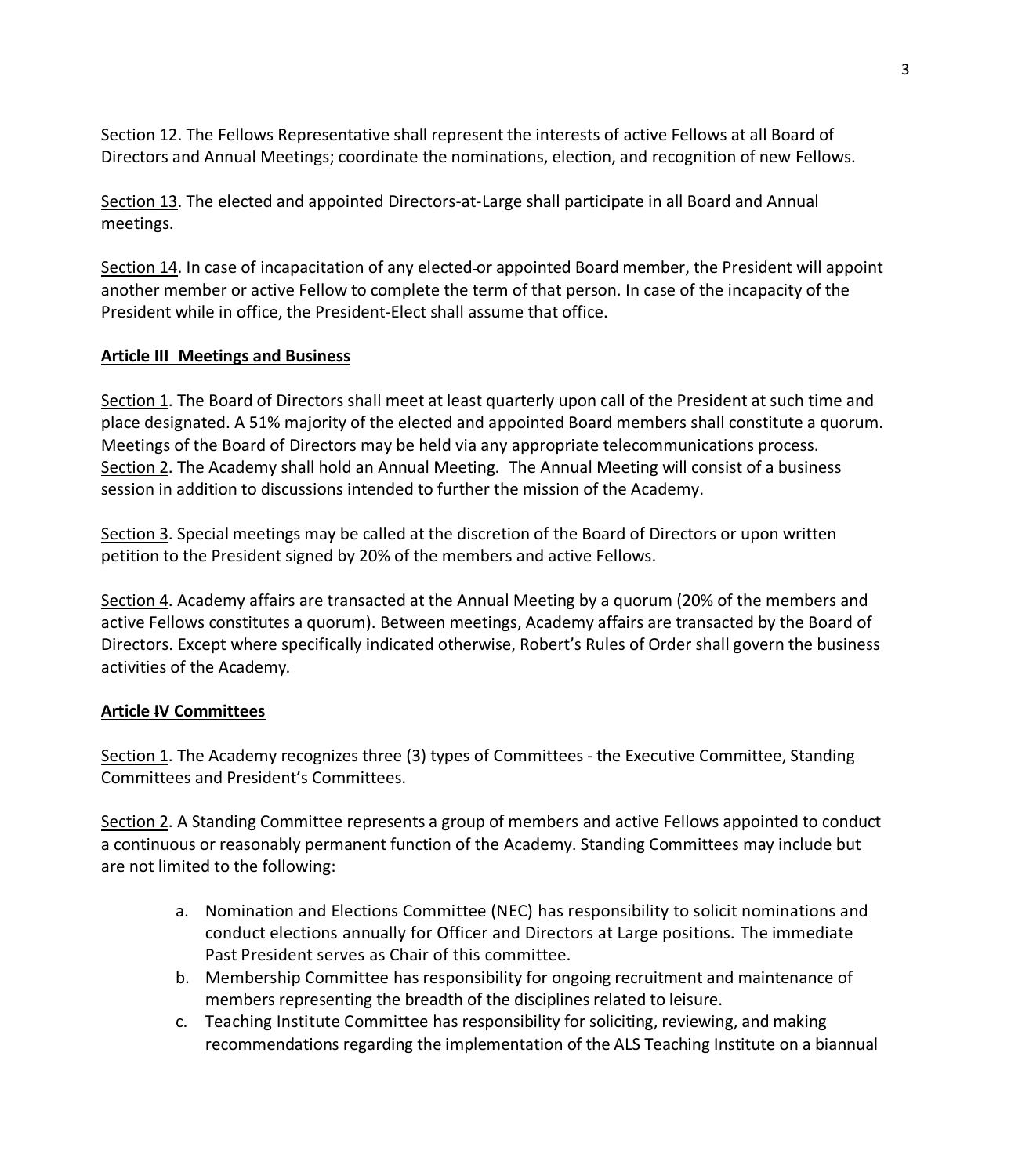basis.

- d. Awards and Recognition Committee duties include soliciting, identifying, and selecting individuals for national recognition relative to excellence in teaching, scholarship, and service to the profession.
- e. Future Scholars Committee has responsibility for the ongoing recruitment and selection of individuals designated as Future Scholars.
- f. Fellows Committee is a special committee composed only of active Fellows with duties as outlined in Article VI.

Section 3. A President's Committee represents a group of members and active Fellows duly appointed to perform a temporary service to the Academy. The President's Committees shall be appointed by the President, and they shall cease to exist with her or his term of office.

# **Article V - Fees**

Section 1. All members and active Fellows pay yearly dues.

Section 2. The annual dues for members and active Fellows and any other fee or assessment shall be established by the Board of Directors. Dues, fees or assessments shall be payable within thirty (30) days after notification by the Treasurer.

# **Article VI Nominations, Election, and Recognition of Fellows**

Section 1. The Fellows Committee is a standing committee of ALS that shall oversee the nominations, election, and recognition event associated with inducting new Fellows. The Fellows Committee will consist of a minimum of three (3) Fellows affirmed by active Fellows attending the Fellows Recognition Event held in conjunction with the Annual Meeting each year. The Chair of the Fellows Committee (Fellows Representative) will serve as a voting member of the ALS Board of Directors. Members of the Fellows Committee may serve no more than six (6) consecutive years.

Section 2. Nominations of candidates for Fellowship shall be made by active Fellows through the Fellows Committee. The Fellows Committee shall investigate the qualifications of all candidates nominated for Fellowship, prepare a biographical sketch of each nominee, submit a ballot and biographical sketch of each nominee to all active Fellows, tally the votes, notify the successful and unsuccessful nominees and their nominators, and report the results of the balloting to the active Fellows.

Section 3. Two-thirds majority of all ballots cast electronically shall elect a Fellow.

Section 4. The Fellows Representative shall notify successful candidates of their election to Fellowship in the Academy. After acceptances have been received, a Certificate of Fellowship and the biographical data will be prepared for the recognition of the candidate and induction at the Fellows Recognition Event. Those elected as Fellows must be present to be inducted unless excused by the Fellows Representative. The Fellows Committee will be responsible for the logistics of the Fellows Recognition Event, notifying